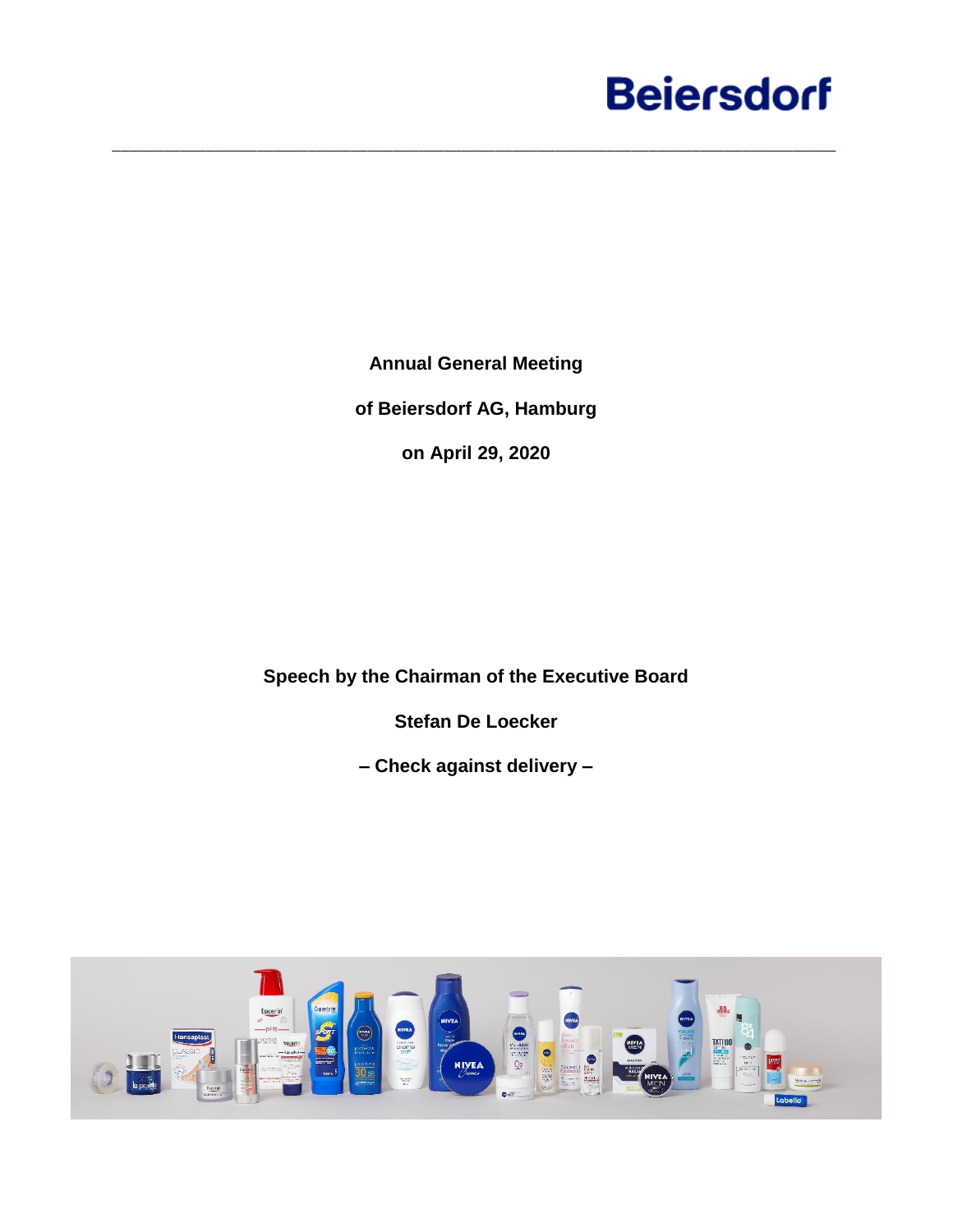Dear shareholders,

Good morning, ladies and gentlemen,

And a warm welcome to our 2020 Annual General Meeting.

It is a very special Annual General Meeting, as this is the first time that this shareholders' meeting is being held completely online. For understandable reasons, an event with physical presence is currently not possible. The German legislator has created the option of holding purely virtual annual general meetings so that we can avoid risks to our health and still be quorate.

\_\_\_\_\_\_\_\_\_\_\_\_\_\_\_\_\_\_\_\_\_\_\_\_\_\_\_\_\_\_\_\_\_\_\_\_\_\_\_\_\_\_\_\_\_\_\_\_\_\_\_\_\_\_\_\_\_\_\_\_\_\_\_\_\_\_\_\_\_\_\_\_\_\_\_\_\_\_\_\_\_\_\_\_\_

I find it important to have the chance to speak with you directly every year, so it is a pity we cannot meet in person in one place. But health, your health, has absolute priority these days.

Ladies and gentlemen,

Germany is in a state of emergency. Our world is in a state of emergency. Eight extraordinary weeks lie behind us, also for your company Beiersdorf. And the crisis is far from over. I will report to you in more detail about Beiersdorf's crisis management in the course of my speech.

However, I would like to take the opportunity to make a personal comment at this point: We have not only committed ourselves to providing 1 million liters of disinfectants worldwide. That is 1,000 tons. Our employees in Hamburg have also managed to lovingly pack the first batches from the specially converted production facility into small "care packages". Thousands of these packages were sent to medical practices, charitable organizations and all our active and retired employees over the last weeks. A special gesture at an extraordinary time, not on the instructions of the Executive Board, but on the employees' own initiative.

In many ways people have thanked us from the bottom of their hearts for this support. Last weekend I read a lot of letters and e-mails myself. I am deeply moved by them. Both the initiative and the reactions make me incredibly proud to be part of the Beiersdorf family and to serve as its Chairman for more than a year now.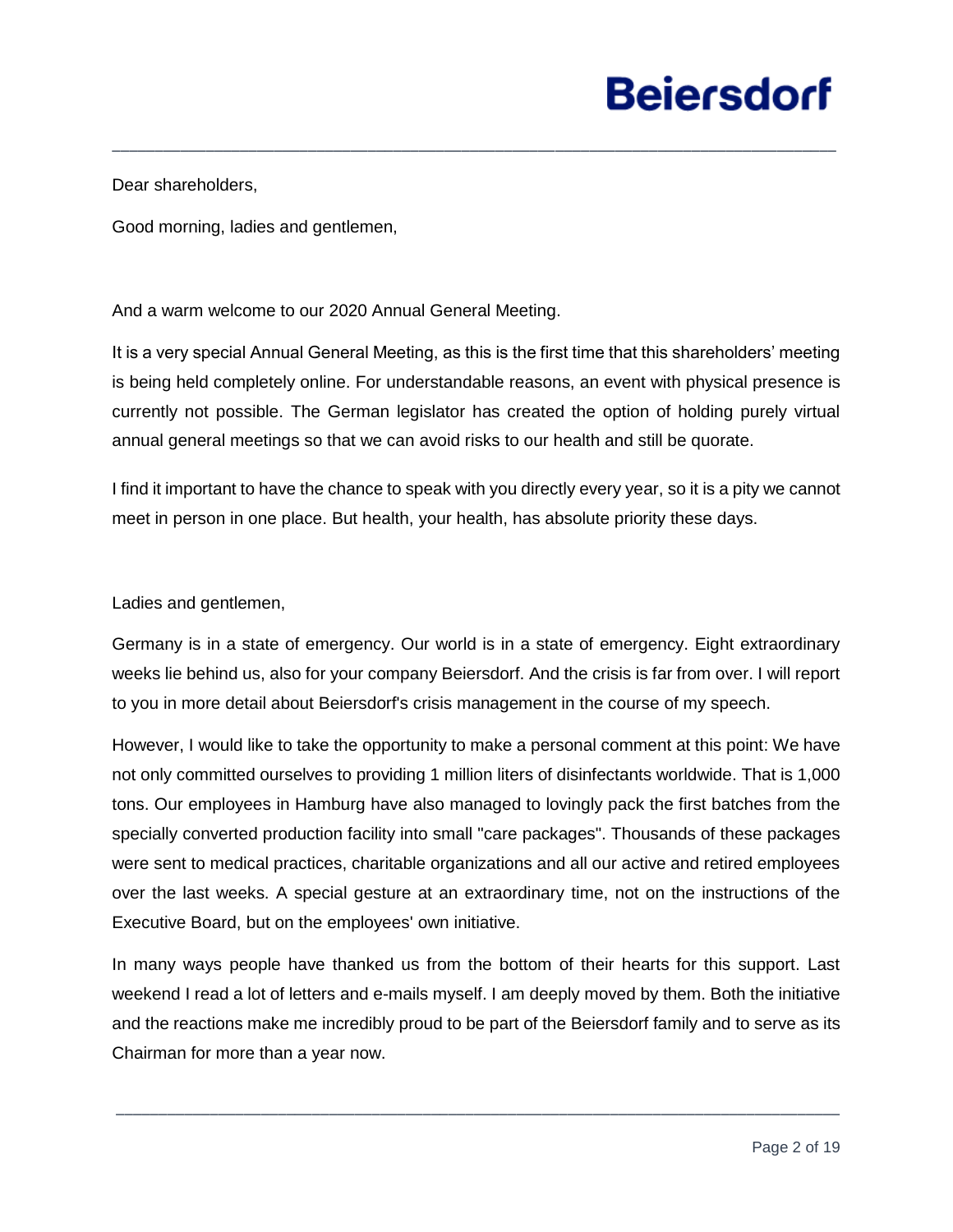Last year, I concluded my first Annual General Meeting as Chairman of the Executive Board with a clear message to you: "It is also a great obligation for me to deliver what we have promised."

\_\_\_\_\_\_\_\_\_\_\_\_\_\_\_\_\_\_\_\_\_\_\_\_\_\_\_\_\_\_\_\_\_\_\_\_\_\_\_\_\_\_\_\_\_\_\_\_\_\_\_\_\_\_\_\_\_\_\_\_\_\_\_\_\_\_\_\_\_\_\_\_\_\_\_\_\_\_\_\_\_\_\_\_\_

Today I stand before you to take stock of the 2019 fiscal year:

We delivered what we promised a year earlier:

- 1. We grew by 4.1 percent and so outperformed the market.
- 2. We maintained or increased our share in almost two-thirds of the markets we operate in.
- 3. The quality of our growth has improved: Our gross margin climbed by 60 basis points the first increase for many years. The price and product mixes were positive.

And 4. thanks to our strategy C.A.R.E.+, our focus on consumers has never been stronger.

That is demonstrated by a number of initiatives we have launched:

- We invested 40 percent more than the year before in the pioneering field of digital communications – a record amount.
- Innovations are the essence of Beiersdorf. Consumers are enthusiastic about our innovation EUCERIN Thiamidol, which I presented to you last year. It became the most successful launch in the history of EUCERIN.

A look at our portfolio management shows:

- With the acquisition of COPPERTONE, we managed to gain access to the world's largest sun protection market, the United States.
- We divested the SLEK hair care business in China in a move that will enable us to concentrate on our core competence of skin care there. As a result, we successfully completed the strategic review of this business we announced last year.
- In Europe, we entered the growth segment of natural cosmetics with two distinct concepts: NIVEA Naturally Good and FLORENA FERMENTED SKINCARE.
- For the first time in 30 years there is a new Beiersdorf brand: SKIN STORIES, a series of care products for tattooed skin. It was developed at our newly established OSCAR&PAUL unit.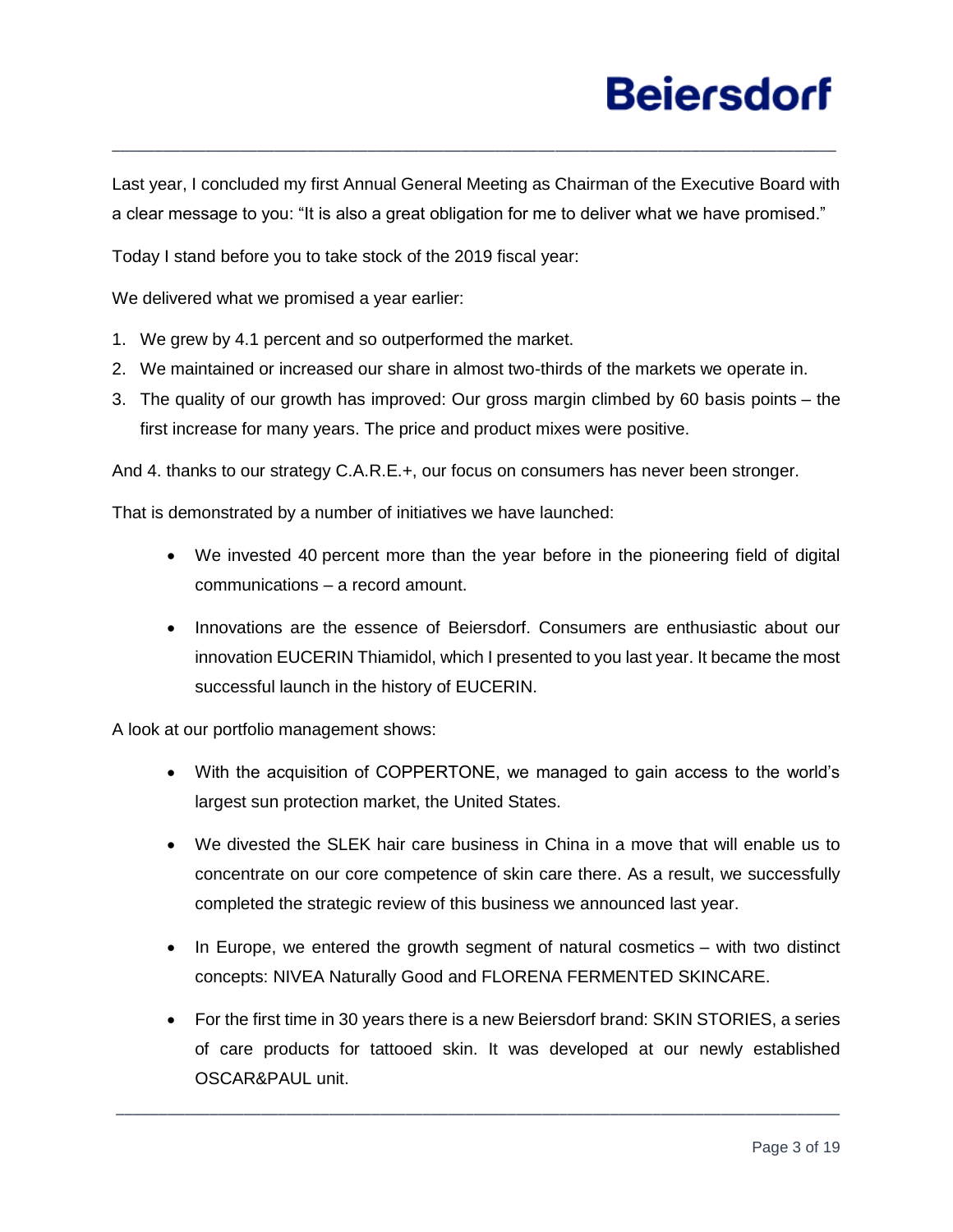• We intend to work even harder to limit the impact of climate change and developed our sustainability agenda "Care Beyond Skin."

\_\_\_\_\_\_\_\_\_\_\_\_\_\_\_\_\_\_\_\_\_\_\_\_\_\_\_\_\_\_\_\_\_\_\_\_\_\_\_\_\_\_\_\_\_\_\_\_\_\_\_\_\_\_\_\_\_\_\_\_\_\_\_\_\_\_\_\_\_\_\_\_\_\_\_\_\_\_\_\_\_\_\_\_\_

- We have set up a venture capital fund to enable us to participate in highly promising start-ups in our industry. And in Hamburg, the natural cosmetics company "STOP THE WATER WHILE USING ME!" joined the Beiersdorf family.
- Being close to our consumers around the globe is key to us. This is why we are systematically expanding our presence and our capabilities worldwide. We expanded our production sites in Brazil, India and Thailand last year. All three projects have now been completed.

In short: 2019 was a strong year for Beiersdorf.

We delivered what we promised.

We presented our C.A.R.E.+ strategy in 2019 and immediately started implementing it. C.A.R.E.+ is our targeted response to the profound and long-term changes that the world and our industry are experiencing: The digital revolution and the accelerated pace of climate change are altering people's expectations. This leads to historic challenges for companies and their brands. At the same time, we continue to see great potential in the white spots of emerging markets as well as in our core market of Europe. The current coronavirus crisis has further intensified, changed and accelerated the pace of change in these overall conditions. It requires decisive and immediate action. Even though we are satisfied with what we achieved last year, we understand one thing quite clearly: That is just the beginning that motivates us and unleashes our energy. C.A.R.E.+ defines the strategic foundation that will continue to strengthen Beiersdorf:

- 1. We will enhance our consumer proximity more than ever before thanks to digital technologies and sales channels – the coronavirus crisis shows how essential it is to communicate with consumers digitally.
- 2. We have committed ourselves to innovations in skin care the core expertise and passion of Beiersdorf for more than 135 years – and to our portfolio of strong brands.

\_\_\_\_\_\_\_\_\_\_\_\_\_\_\_\_\_\_\_\_\_\_\_\_\_\_\_\_\_\_\_\_\_\_\_\_\_\_\_\_\_\_\_\_\_\_\_\_\_\_\_\_\_\_\_\_\_\_\_\_\_\_\_\_\_\_\_\_\_\_\_\_\_\_\_\_\_\_\_\_\_\_\_\_\_

3. We are entering new growth markets and business fields.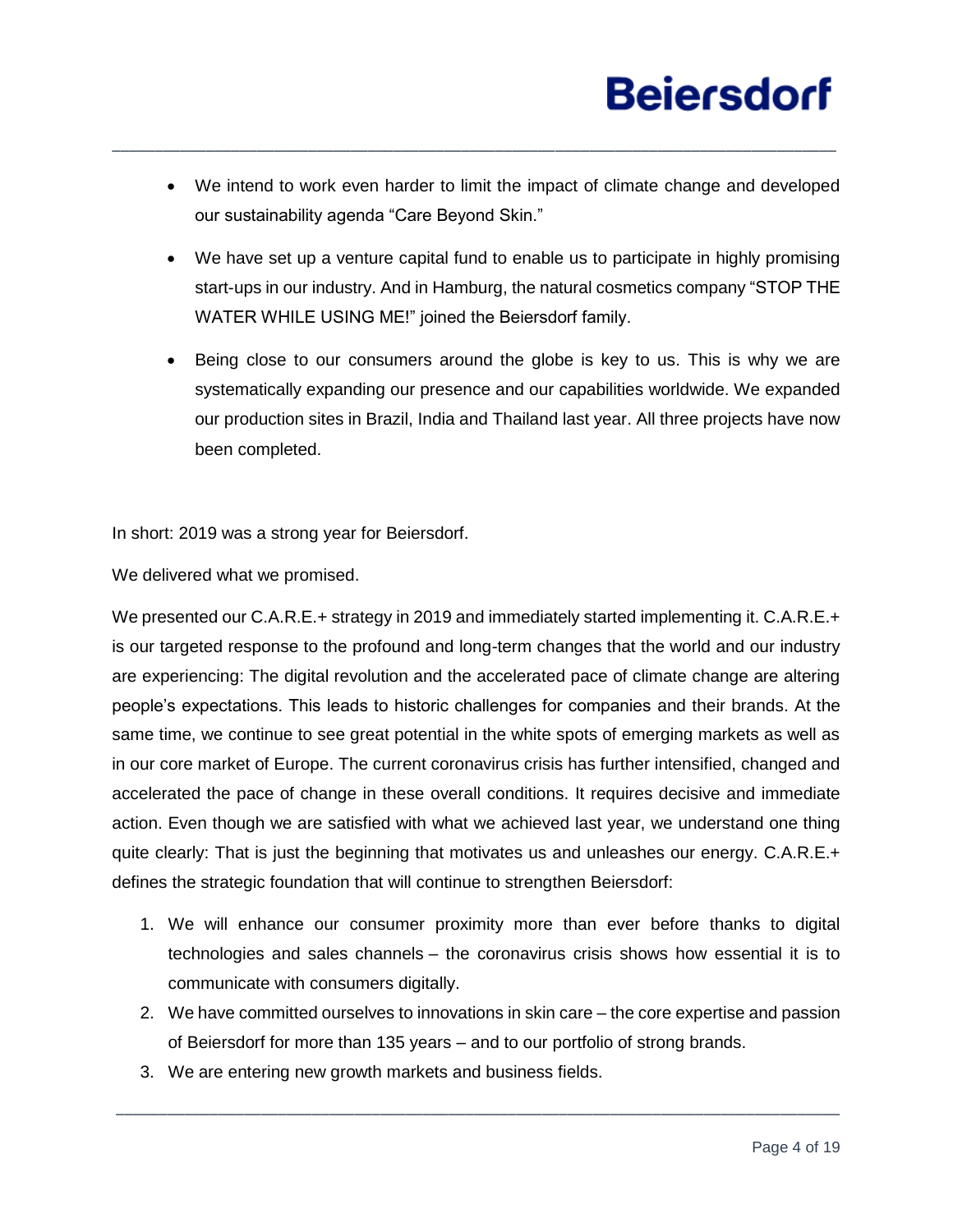- 4. We are fueling growth by increasing productivity.
- 5. And we are significantly increasing our commitment and contribution to greater sustainability.

All in all, C.A.R.E.+ is a large-scale program for the future. It aims to deliver sustainable, competitive growth through acceleration and change.

\_\_\_\_\_\_\_\_\_\_\_\_\_\_\_\_\_\_\_\_\_\_\_\_\_\_\_\_\_\_\_\_\_\_\_\_\_\_\_\_\_\_\_\_\_\_\_\_\_\_\_\_\_\_\_\_\_\_\_\_\_\_\_\_\_\_\_\_\_\_\_\_\_\_\_\_\_\_\_\_\_\_\_\_\_

But now let us take a detailed look at the past fiscal year. I have split it into three sections.

- First, I briefly talk about our business performance. Our Chief Financial Officer Dessi Temperley will then provide you with a more detailed overview.
- Second, I want to show you what innovations and growth initiatives we launched last fiscal year.
- And, third, I will introduce you to our new, comprehensive sustainability program that we call "Care Beyond Skin."
- In conclusion, I will provide you with an outlook for Beiersdorf during this unusual year of 2020.

So first to our business performance:

2019 was a good year. The company outpaced the market. In organic terms – that is, excluding acquisitions – sales rose by 4.1 percent. In nominal terms, sales climbed by 5.8 percent. The underlying operating result (EBIT), that is, from ongoing operations and excluding special factors, fell from €1,113 million to €1,108 million. This decline was hardly a surprise and was actually the result of the investments in the future of Beiersdorf that were announced a year ago as part of C.A.R.E.+. Accordingly, the underlying EBIT margin decreased as planned. It was 14.5 percent compared to 15.4 percent in the previous year.

The two business segments Consumer and tesa performed differently, but they were both in line with our planning and expectations. Sales at the Consumer Business Segment increased by 4.8 percent in organic terms. In nominal terms, growth amounted to 6.5 percent. The tesa Business Segment was hit by the decline in the automotive sector in the reporting year.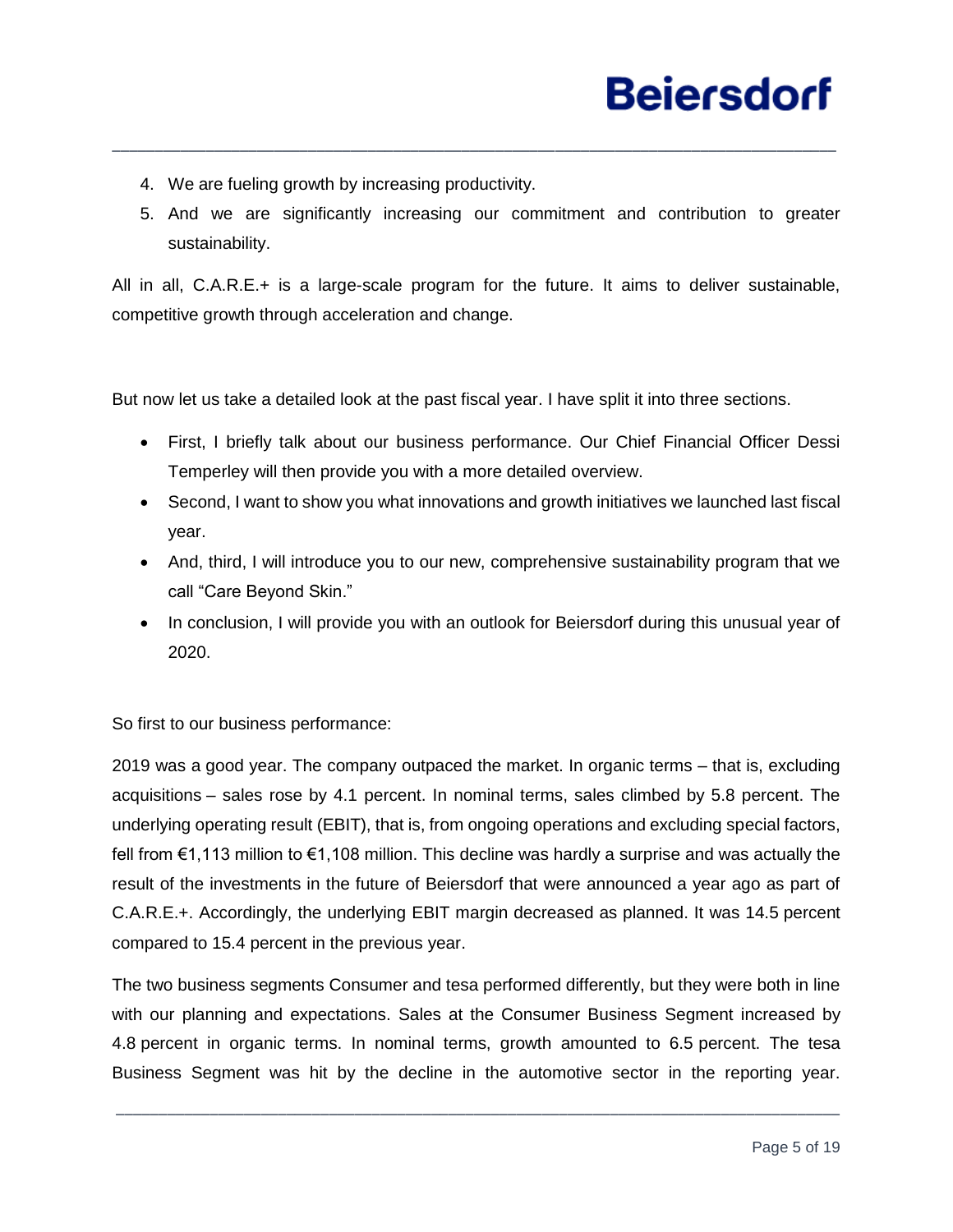Nevertheless, it generated organic sales growth of 0.8 percent. tesa grew by 2.7 percent in nominal terms.

\_\_\_\_\_\_\_\_\_\_\_\_\_\_\_\_\_\_\_\_\_\_\_\_\_\_\_\_\_\_\_\_\_\_\_\_\_\_\_\_\_\_\_\_\_\_\_\_\_\_\_\_\_\_\_\_\_\_\_\_\_\_\_\_\_\_\_\_\_\_\_\_\_\_\_\_\_\_\_\_\_\_\_\_\_

### Ladies and gentlemen,

I now come to the second section of my report on fiscal 2019: our most important innovation and growth initiatives in 2019.

I will begin with digitalization.

Everything we do starts with our consumers. We want to be as close to them as possible and understand them. We can achieve that only by being in constant dialog with them. We are focusing on a digital dialogue with consumers, a form of communication that facilitates direct and individualized interaction:

- We have invested strongly in digital media: 40 percent more than in the previous year.
- As a result, business through digital media grew by 23 percent.
- And the positive feedback on our online offerings increased by 70 percent in 2019.

My next point: skin care innovations.

One successful example is our new NIVEA Cellular anti-aging skin care range. It is designed specifically for the target group of women with more mature skin. Age spots are visibly reduced and the skin is moisturized intensively.

Our success can also be seen from the numbers. In the core market of Europe, where Beiersdorf is the market leader in face care, face care products generated a gain of 6.2 percent.

A further example of innovation we are very proud of is the revolutionary EUCERIN Anti-Pigment range. It is based on the new, patented ingredient Thiamidol that I announced last year.

See for yourself how well this exceptional innovation has been received by consumers worldwide.

\_\_\_\_\_\_\_\_\_\_\_\_\_\_\_\_\_\_\_\_\_\_\_\_\_\_\_\_\_\_\_\_\_\_\_\_\_\_\_\_\_\_\_\_\_\_\_\_\_\_\_\_\_\_\_\_\_\_\_\_\_\_\_\_\_\_\_\_\_\_\_\_\_\_\_\_\_\_\_\_\_\_\_\_\_

[Video]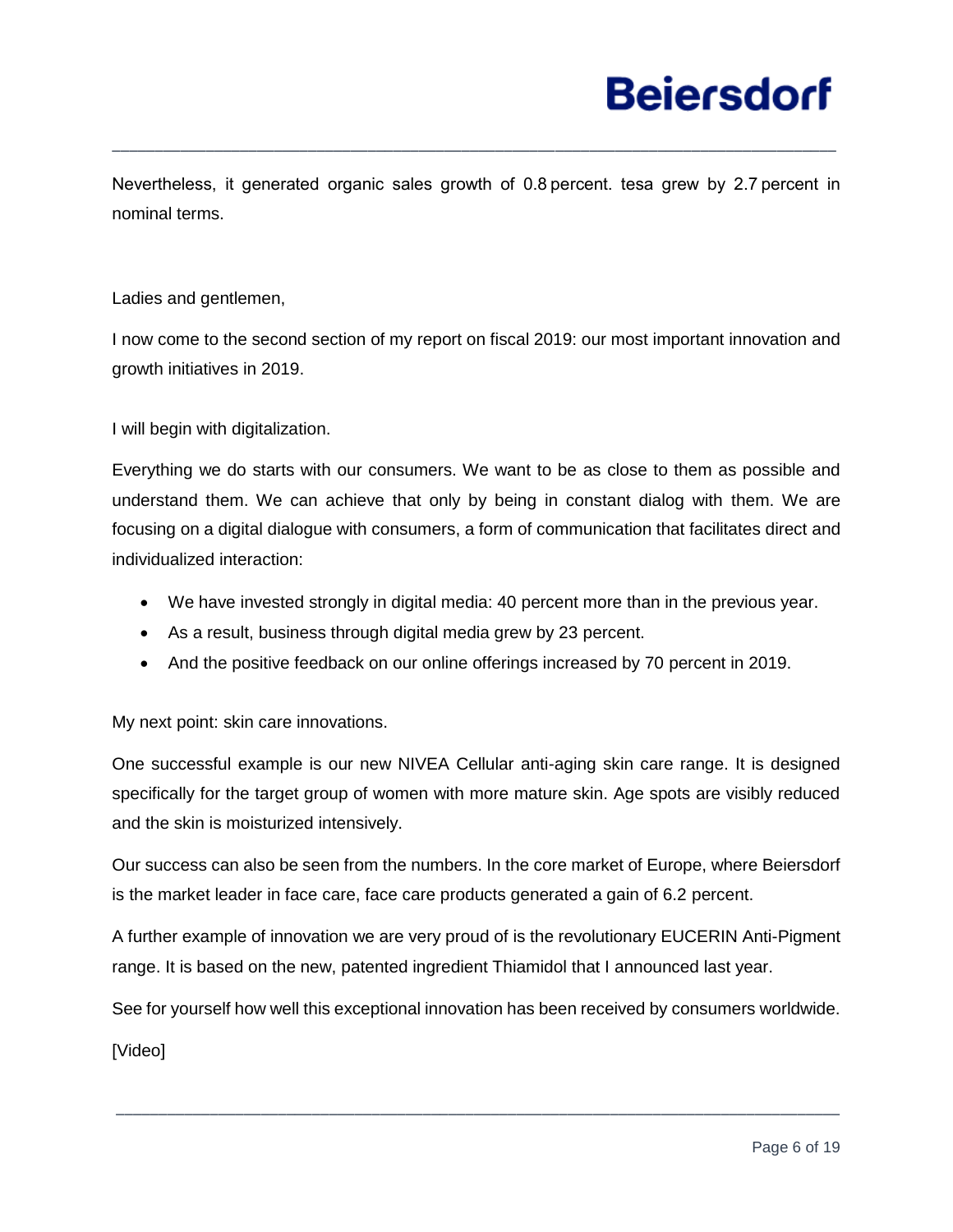EUCERIN Anti-Pigment with Thiamidol demonstrates just what Beiersdorf is capable of: This range is a high-tech skin care innovation that lives up to the promises it makes. Our innovations are both globally relevant and locally close to our consumers.

\_\_\_\_\_\_\_\_\_\_\_\_\_\_\_\_\_\_\_\_\_\_\_\_\_\_\_\_\_\_\_\_\_\_\_\_\_\_\_\_\_\_\_\_\_\_\_\_\_\_\_\_\_\_\_\_\_\_\_\_\_\_\_\_\_\_\_\_\_\_\_\_\_\_\_\_\_\_\_\_\_\_\_\_\_

The purchase of COPPERTONE at the end of August was a major milestone. This U.S. brand is truly iconic in the field of sun protection. This acquisition gave us access to the world's largest sun protection market, the United States, and has helped us expand our global leadership as a sun protection specialist. At the same time, it gives our U.S. business a new dimension and so opens up new opportunities for us. COPPERTONE and its 450 employees have been an official part of the Beiersdorf family since the end of August. Its integration is moving forward on schedule and continues at full pace.

Growth markets are defined not just by their geographic location. One example is natural cosmetics: Changing consumer needs and demand for more natural and sustainable products mean we will increasingly expand our portfolio moving ahead to include care products with natural ingredients.

We have been present in this business segment since the end of 2019. We place great importance on complete transparency without compromising on quality.

We are entering this growth market with a two-fold approach. At the end of 2019, we began selling NIVEA Naturally Good. It is based on at least 95% ingredients of natural origin. This NIVEA line caters for the mass market, and initial results show that we have identified and addressed a genuine consumer need: the desire for more natural products. In the summer, we will therefore add new product categories like deodorants to the range.

The second approach is through FLORENA FERMENTED SKINCARE. Here we have developed a new formula based on the biochemical process of fermentation. The innovation has already been certified as a natural cosmetic. The concept of FLORENA FERMENTED SKINCARE is currently being tested in France and Italy – in two countries that have been hit particularly hard by the coronavirus crisis. There will thus be a delay before we obtain usable findings from these two test markets.

In September, we launched Beiersdorf's new SKIN STORIES brand under the umbrella of OSCAR&PAUL. SKIN STORIES taps into a new mass-market skin care category: caring for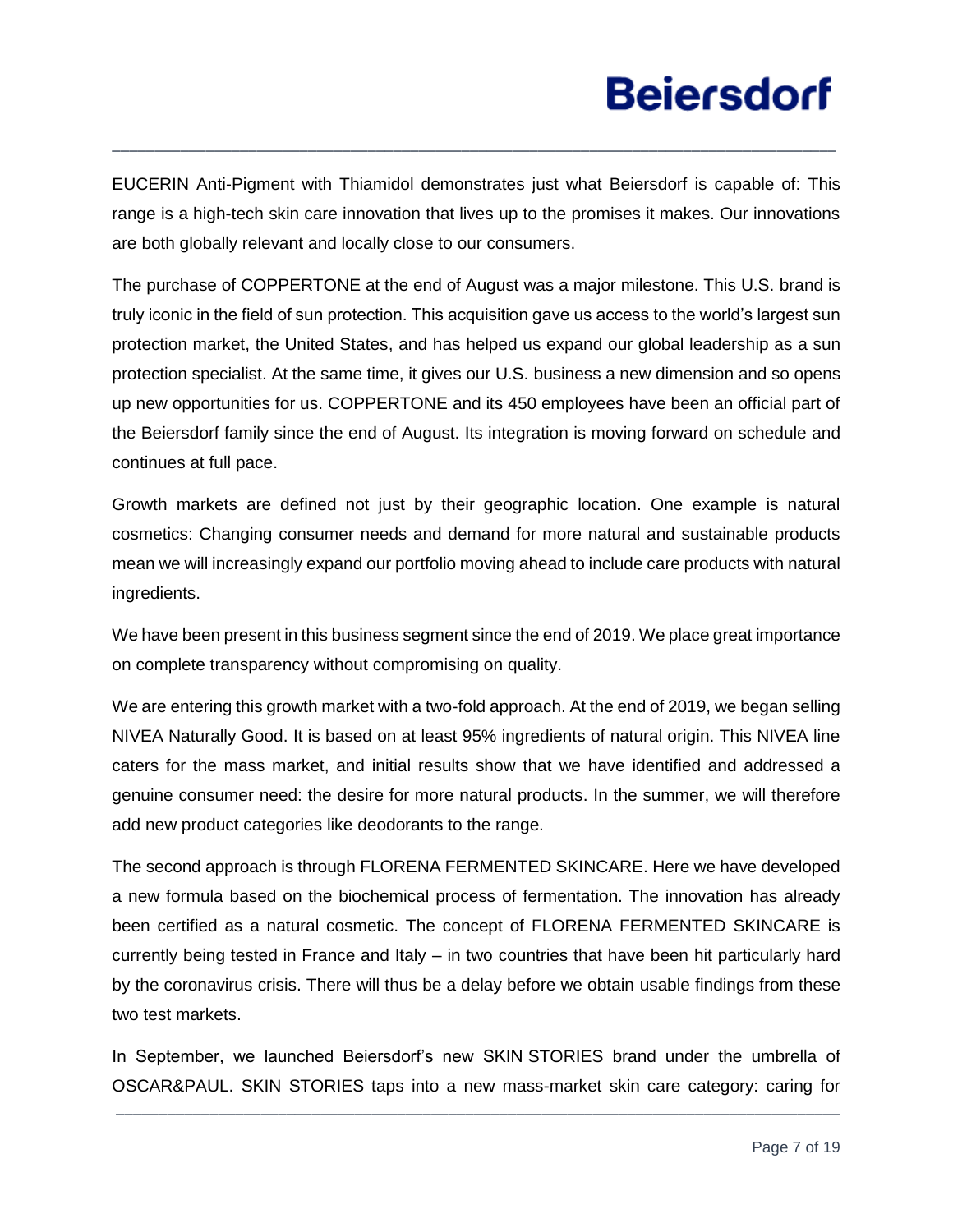tattooed skin. This is a relevant consumer group: Almost one in five people in Germany have a tattoo; in women between the ages of 25 and 34, the proportion is almost half. The initial sales results demonstrate the great acceptance among this target group.

\_\_\_\_\_\_\_\_\_\_\_\_\_\_\_\_\_\_\_\_\_\_\_\_\_\_\_\_\_\_\_\_\_\_\_\_\_\_\_\_\_\_\_\_\_\_\_\_\_\_\_\_\_\_\_\_\_\_\_\_\_\_\_\_\_\_\_\_\_\_\_\_\_\_\_\_\_\_\_\_\_\_\_\_\_

Anyone wanting to participate in growth in emerging markets must have a local footprint. We are there where consumers expect us and are systematically expanding our presence and our capabilities worldwide. Being close to our consumers is critical for us to meet the specific and often very different needs in the regions. It also means we can adjust quickly and flexibly to changing expectations. Beiersdorf has therefore expanded its global outreach consistently in the past five years. Over that time, we have reached around 800 million additional consumers by founding new affiliates.

We are also investing systematically in expanding and establishing our already successful production centers around the world.

At the same time, we continue to strengthen our proximity to consumers in Europe, too. That is why we are investing in a targeted manner in our core market of Europe and home base of Germany. Our confidence is evidenced by the decision to build a new production center in Seehausen near Leipzig. With a volume of €220 million, the new building will be the largest single investment aimed at expanding our production capacities we have ever made in Europe. Production there is scheduled to commence in 2022. That means our investments in our production location of Germany have totaled half a billion euros since 2017.

Apart from the innovation and growth initiatives, investing in our employees is also a firm part of C.A.R.E.+. They are our most vital asset. In addition to priorities such as employee engagement and new ways of working, last year we also fostered and expanded our group initiatives for diversity and inclusion. That is especially important for me personally, since a global company like Beiersdorf lives from and for diversity in its entire workforce. Alongside equal career opportunities for women and men, cultural and international diversity is a key factor that characterizes Beiersdorf: Employees from more than 100 countries are working for us. That diversity is important to us is also reflected in the different nationalities of our Executive Board - Beiersdorf has the most international Board among the DAX 30 companies. Global initiatives to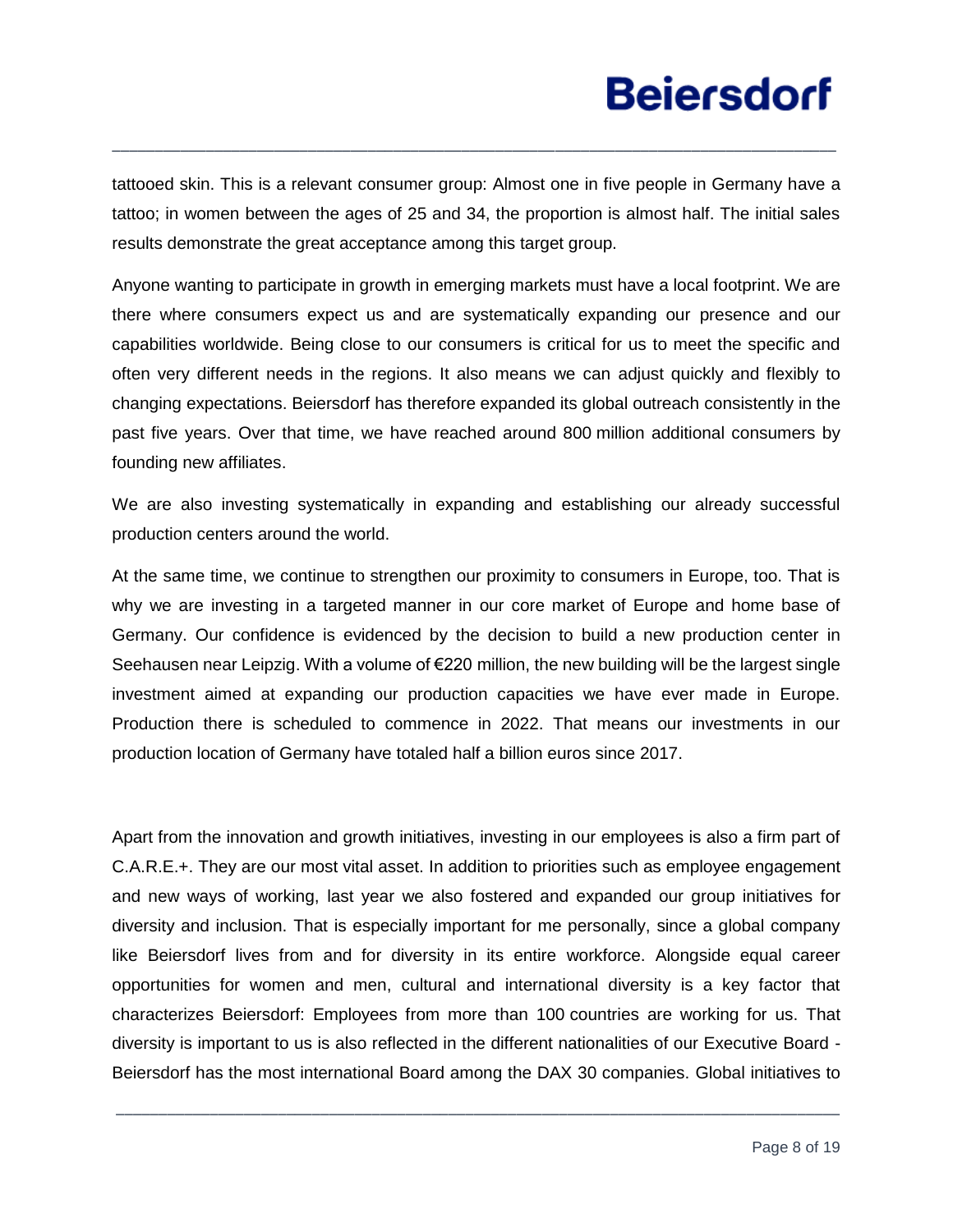promote equal opportunities and diversity at Beiersdorf are designed and implemented by a crossfunction diversity team. Since being founded, this team has grown into an international network that has many ambassadors at our affiliates.

\_\_\_\_\_\_\_\_\_\_\_\_\_\_\_\_\_\_\_\_\_\_\_\_\_\_\_\_\_\_\_\_\_\_\_\_\_\_\_\_\_\_\_\_\_\_\_\_\_\_\_\_\_\_\_\_\_\_\_\_\_\_\_\_\_\_\_\_\_\_\_\_\_\_\_\_\_\_\_\_\_\_\_\_\_

Before I come to the third section of my look at fiscal 2019. I would like to sum up:

- With C.A.R.E.+, we have defined a strategy that addresses the major challenges of our time.
- We started implementing the strategy right away. Decisively and without compromise.
- And we achieved competitive, sustainable growth.

Ladies and gentlemen,

C.A.R.E.+ has significantly boosted our effort to take our commitment to another level: Sustainability. We want to make a genuine contribution to people, society and the environment – our new sustainability agenda is therefore an expression of our mission and vision: We Care Beyond Skin. Our ambitious goals show that all of us – the Executive Board, the management team and Beiersdorf's more than 20,000 employees around the world – take our work seriously. Even a profound crisis like the COVID 19 pandemic does not change this commitment.

The sustainability agenda is based on seven focus fields, which are geared toward the United Nations Sustainable Development Goals.

We intend to use these focus fields to generate positive momentum in the following three areas:

\_\_\_\_\_\_\_\_\_\_\_\_\_\_\_\_\_\_\_\_\_\_\_\_\_\_\_\_\_\_\_\_\_\_\_\_\_\_\_\_\_\_\_\_\_\_\_\_\_\_\_\_\_\_\_\_\_\_\_\_\_\_\_\_\_\_\_\_\_\_\_\_\_\_\_\_\_\_\_\_\_\_\_\_\_

- the environment,
- society and
- consumers.

These are the areas where we, a global company, can have a particularly great impact.

Our "Enviroment" goals include:

- the continuous reduction of CO2 emissions,
- the promotion of a circular economy,
- the sustainable sourcing of raw materials and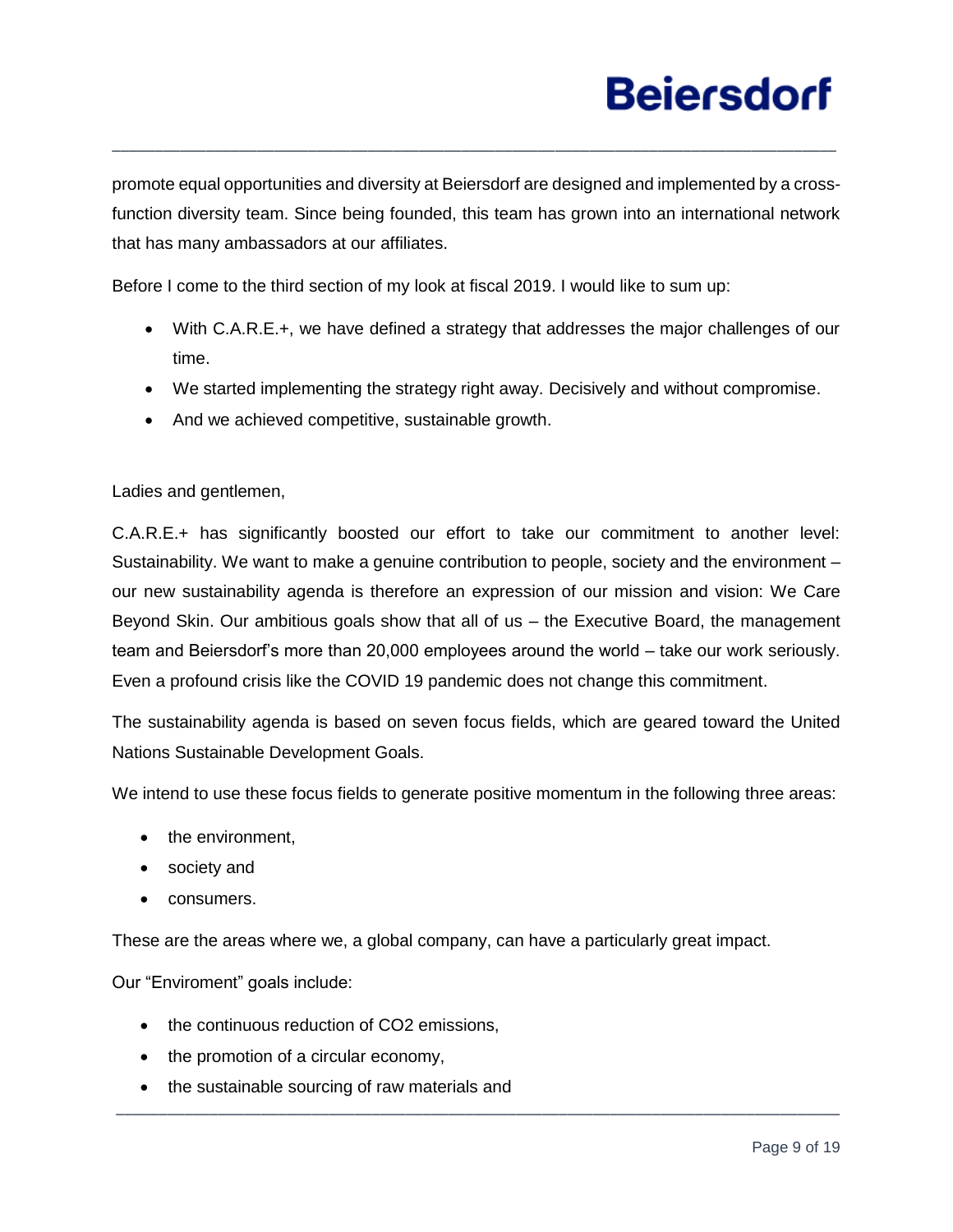• measures to promote more conscious use and protection of water.

### Our specific aims are:

### CO2

At the U.N. climate conference in Madrid, Beiersdorf signed the "Business Ambition for 1.5°C". In doing so, it joined five other German companies in a pledge to set ambitious climate goals. The overriding aim of this pledge is to limit global warming to 1.5°C by 2100.

\_\_\_\_\_\_\_\_\_\_\_\_\_\_\_\_\_\_\_\_\_\_\_\_\_\_\_\_\_\_\_\_\_\_\_\_\_\_\_\_\_\_\_\_\_\_\_\_\_\_\_\_\_\_\_\_\_\_\_\_\_\_\_\_\_\_\_\_\_\_\_\_\_\_\_\_\_\_\_\_\_\_\_\_\_

We have set ourselves the following targets here:

- We intend to reduce our CO2 emissions throughout the value chain by 30 percent by 2025 for our Consumer business, i.e. in a few years, and
- Production for the Consumer business is to be completely climate-neutral by 2030.
- tesa will also reduce its emissions in production by 30% by 2025.

### Circular economy

This is a topic that is especially important to us. Our goal is to avoid waste wherever possible: For packaging and ingredients. And we aim to promote and implement the principle of the circular economy.

We committed to achieving ambitious environmental protection goals for the use of plastics at the beginning of 2019 and have now further intensified our actions in this area.

- By 2025, 100 percent of our packaging is to be either fully recyclable or reusable.
- We are also striving to reduce the quantity of fossil fuel-based new plastics we use by 50% compared to 2019 by 2025.To achieve that, we will significantly reduce the weight of our plastic packaging and
- increase the content of recycled materials so-called recyclates in our plastic packaging to at least 30 percent.

\_\_\_\_\_\_\_\_\_\_\_\_\_\_\_\_\_\_\_\_\_\_\_\_\_\_\_\_\_\_\_\_\_\_\_\_\_\_\_\_\_\_\_\_\_\_\_\_\_\_\_\_\_\_\_\_\_\_\_\_\_\_\_\_\_\_\_\_\_\_\_\_\_\_\_\_\_\_\_\_\_\_\_\_\_

We have made considerable progress in that over the past months.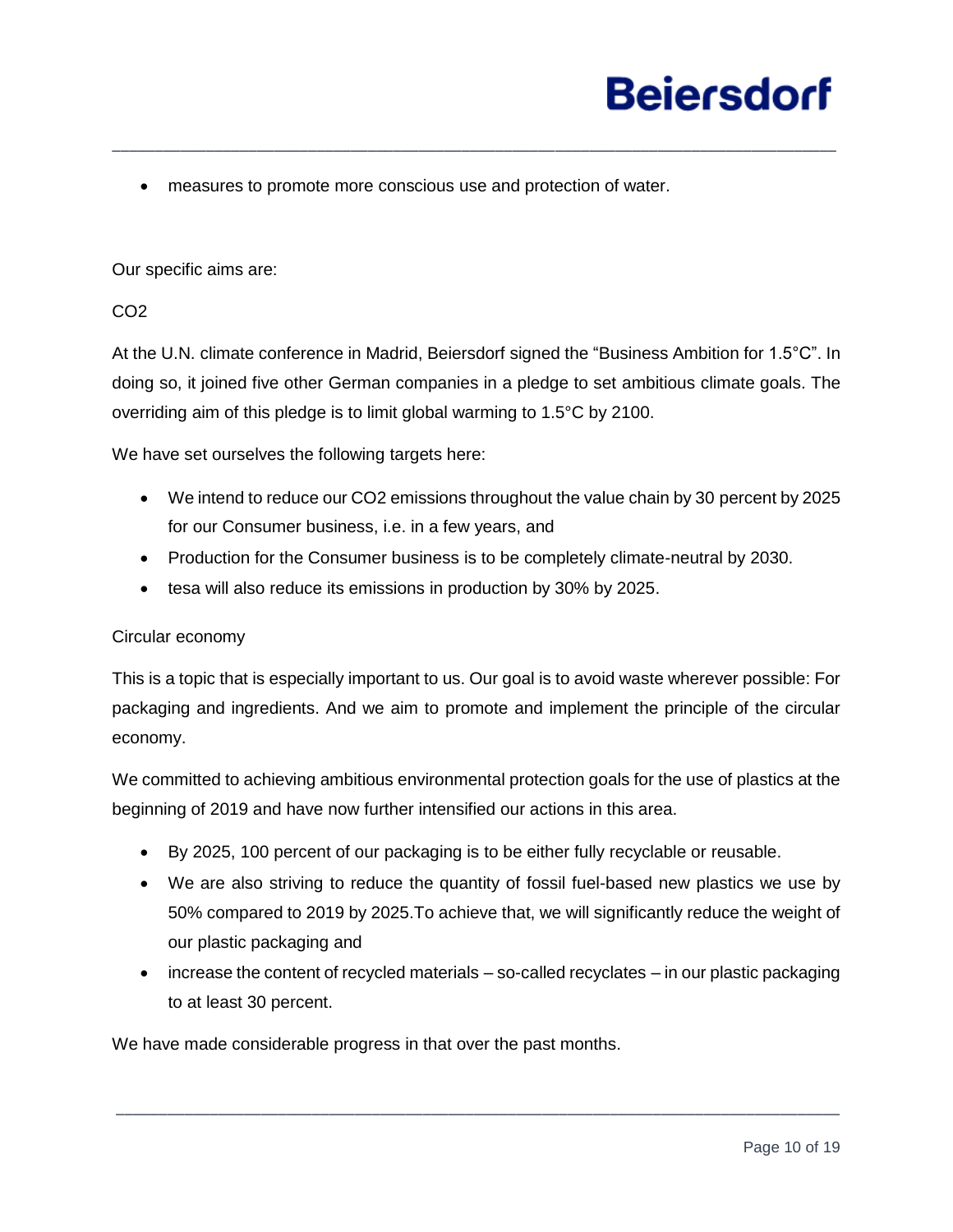• The bottles used for NIVEA Shower Fresh, a new product launch, are completely made of recycled plastic. The formula itself is 98 percent biodegradable.

\_\_\_\_\_\_\_\_\_\_\_\_\_\_\_\_\_\_\_\_\_\_\_\_\_\_\_\_\_\_\_\_\_\_\_\_\_\_\_\_\_\_\_\_\_\_\_\_\_\_\_\_\_\_\_\_\_\_\_\_\_\_\_\_\_\_\_\_\_\_\_\_\_\_\_\_\_\_\_\_\_\_\_\_\_

• By the end of this year, 90 percent of our PET bottles in Europe will be made of recycled plastic. This measure alone will reduce the amount of plastic used for packaging by more than 1,200 tonnes a year.

### Sustainable raw material sourcing

In the reporting year, 91 percent of the palm kernel oil we needed came from sources that have been certified as being sustainable. We aim to increase this share to 100 percent by the end of this year.

In general, we have been committed to sustainable production of plant-based raw materials since 2019. That also applies to shea butter. We also want to increase transparency here throughout the supply chain. By 2025, we aim to

- obtain all renewable raw materials from sustainable sources and
- ensure deforestation-free sourcing for our main raw materials.

### Regenerative water environment

We aim to use water economically and consciously. And protect water resources.

- We will exclusively use biodegradable polymers in our European product formulas by 2025.
- We intend to eliminate microplastics in two of our large brands.
	- The entire NIVEA product range is to be free of microplastics by 2021.
	- We aim to achieve the same for the Eucerin product family by 2023.
- And water consumption in our plants is to be cut by 25 percent by 2025.

With our sustainability agenda, we have created a holistic approach that builds on our strengths and is firmly anchored in C.A.R.E.+. Our goal of achieving many of these targets by 2025 is an ambitious one. But that is the very essence of our sustainability agenda – and is proof of our intention to make a genuine contribution.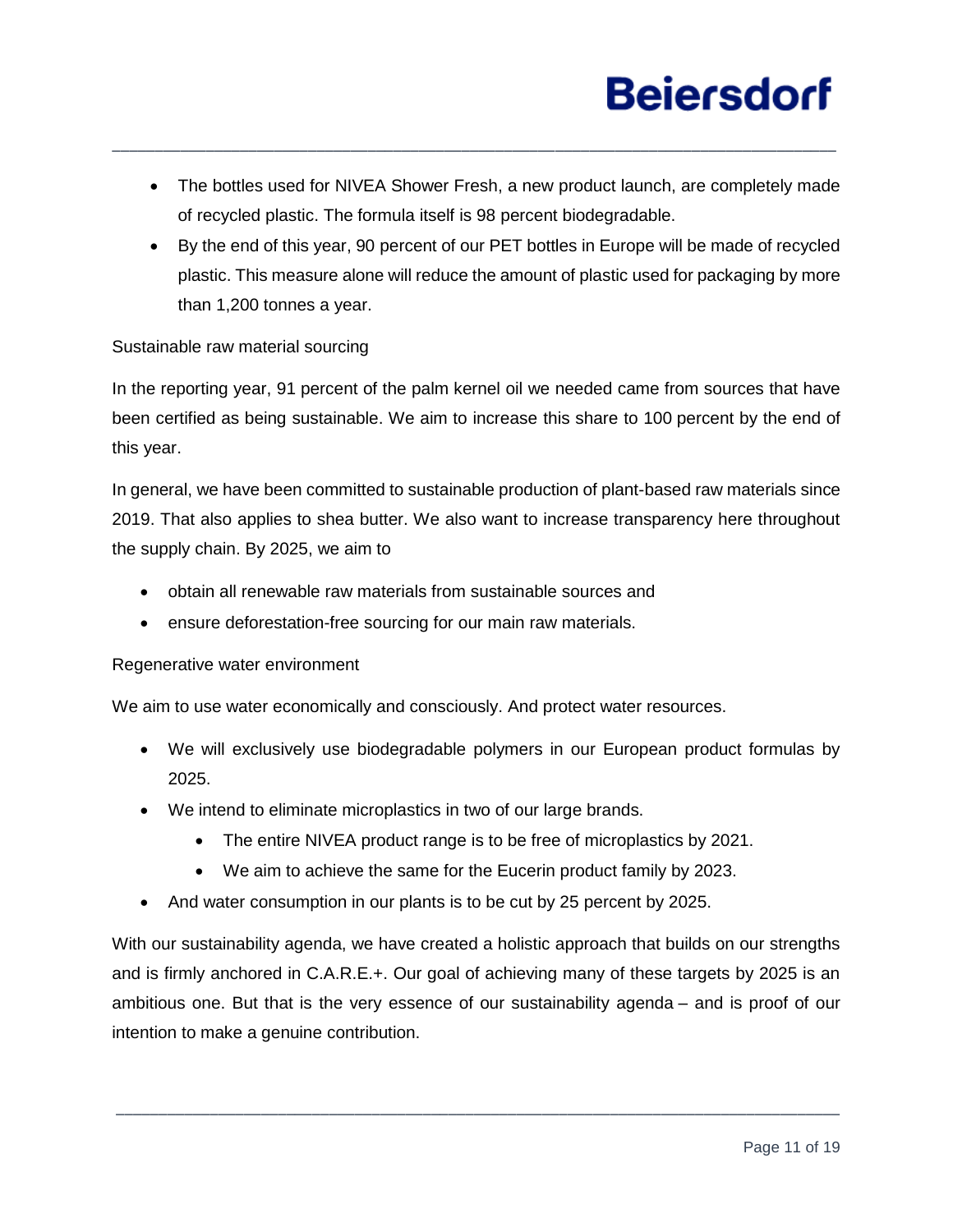Now we need to implement it. We will further intensify our initiatives and commitment, bolster our competence and provide appropriate funding so that we accomplish our sustainability agenda successfully. They are part of the announced investments in the future of Beiersdorf.

\_\_\_\_\_\_\_\_\_\_\_\_\_\_\_\_\_\_\_\_\_\_\_\_\_\_\_\_\_\_\_\_\_\_\_\_\_\_\_\_\_\_\_\_\_\_\_\_\_\_\_\_\_\_\_\_\_\_\_\_\_\_\_\_\_\_\_\_\_\_\_\_\_\_\_\_\_\_\_\_\_\_\_\_\_

Ladies and gentlemen,

The COVID-19 pandemic is a turning point. The economic consequences of the coronavirus crisis – the scale of which we cannot put a figure on at the moment – will also be deeply felt by Beiersdorf. What happens next is currently impossible to plan accurately. The targets set in the company's guidance published on March 3, 2020, will probably not be achieved. The company has withdrawn this guidance as a result. We have to focus on what we can now influence and what we can improve for consumers and society.

As regards to the first quarter of 2020, preliminary figures already show today that our sales fell year on year by 3.6 percent in organic terms. Sales at the Consumer Business Segment fell by 3.3 percent and at the tesa Business Segment by 5.1 percent.

### Dear shareholders,

The global COVID-19 crisis is changing our life and work radically. From the very beginning, our crisis management activities have focused on three key points:

- ensuring the health and safety of our employees and partners,
- continuing to serve our consumers and
- helping society battle COVID-19.

Since the coronavirus outbreak started in China, we were also first affected at our locations there, including the city of Wuhan. We established a local crisis team in mid-January and took timely measures to protect our local employees. Moreover, Beiersdorf was one of the first foreign companies to make donations and concrete offers of aid during the early stages of the coronavirus crisis in China.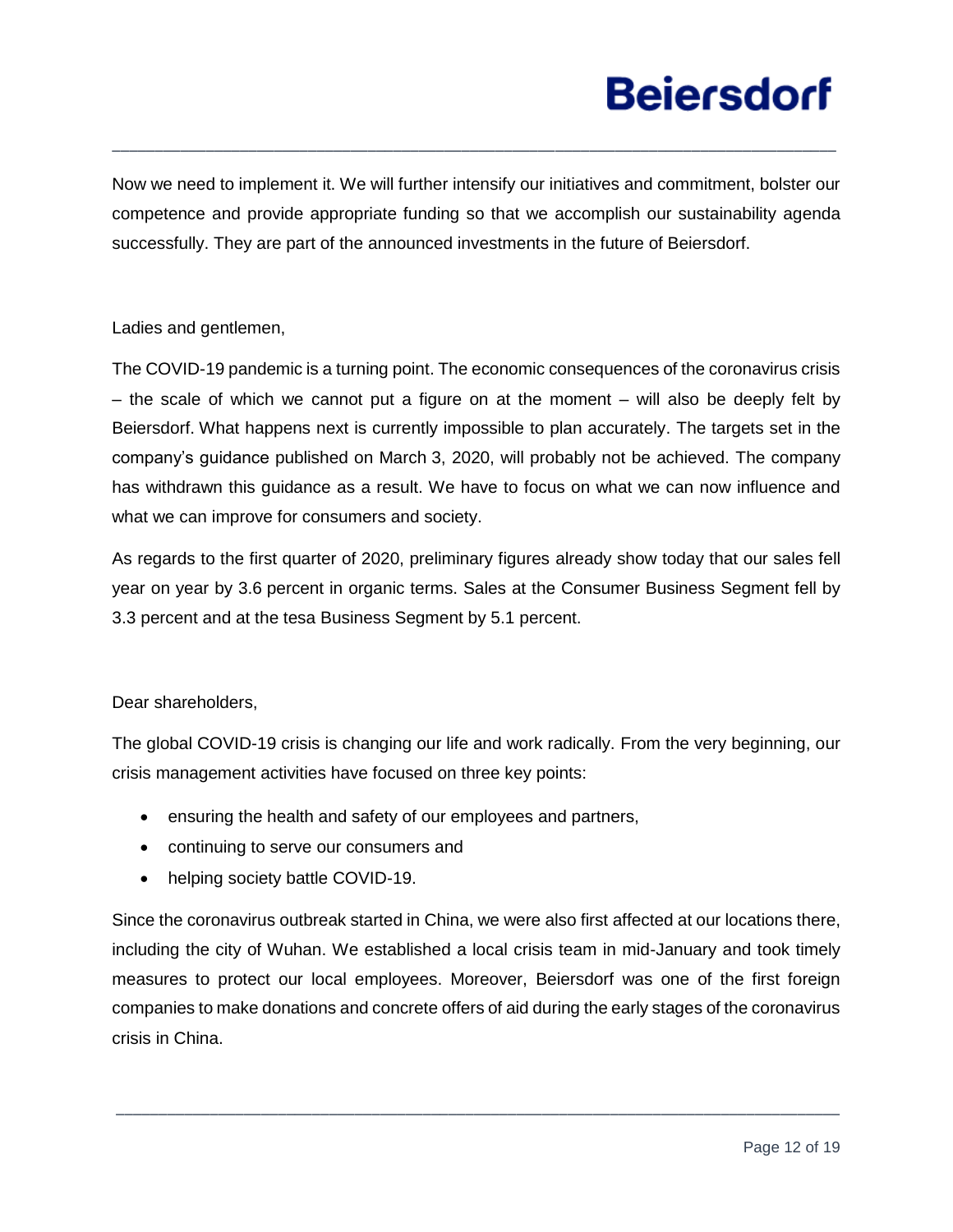In Europe, too, we have already switched to working from home for all our offices in all countries as of March 16, in order to protect our employees. The same has applied to our employees in North and South America, Africa and large parts of Asia since then. We implemented very high safety measures for all employees who continue to work energetically on site, for example in production or the laboratories, thus ensuring the supply.

\_\_\_\_\_\_\_\_\_\_\_\_\_\_\_\_\_\_\_\_\_\_\_\_\_\_\_\_\_\_\_\_\_\_\_\_\_\_\_\_\_\_\_\_\_\_\_\_\_\_\_\_\_\_\_\_\_\_\_\_\_\_\_\_\_\_\_\_\_\_\_\_\_\_\_\_\_\_\_\_\_\_\_\_\_

Beiersdorf acted at an early stage and took global steps that will enable the company to continue to operate and do business under the challenging conditions brought on by the COVID-19 pandemic. Because we want to live up to the expectations of people, our consumers, under all circumstances.

Ladies and gentlemen,

Many of you already know this, as you have been accompanying our company for many years: For many people in this world, the NIVEA brand stands not only for skin care, but also for comfort - especially in difficult times. NIVEA stands for trust and family togetherness. NIVEA inspires closeness and comfort.

This historic crisis has once again highlighted the essence of Beiersdorf, your company, and what we stand for: We live up to our responsibility. At all times. For all our stakeholders.

We at Beiersdorf have taken care of skin for more than 135 years. And that is why we take care of people. And we are going even farther: We Care Beyond Skin. Care Beyond Skin stands for our commitment and our calling to reach beyond our core business – taking care of people's skin care – and maximize our contribution to our society and our planet.

We launched the largest, globally coordinated, humanitarian program in the company's history. It is an expression of our mission and vision: "Care Beyond Skin".

• We converted production lines on five continents to manufacture of medical disinfectants in a very short space of time. We are providing hospitals, medical staff and other people in need with one million liters of disinfectant.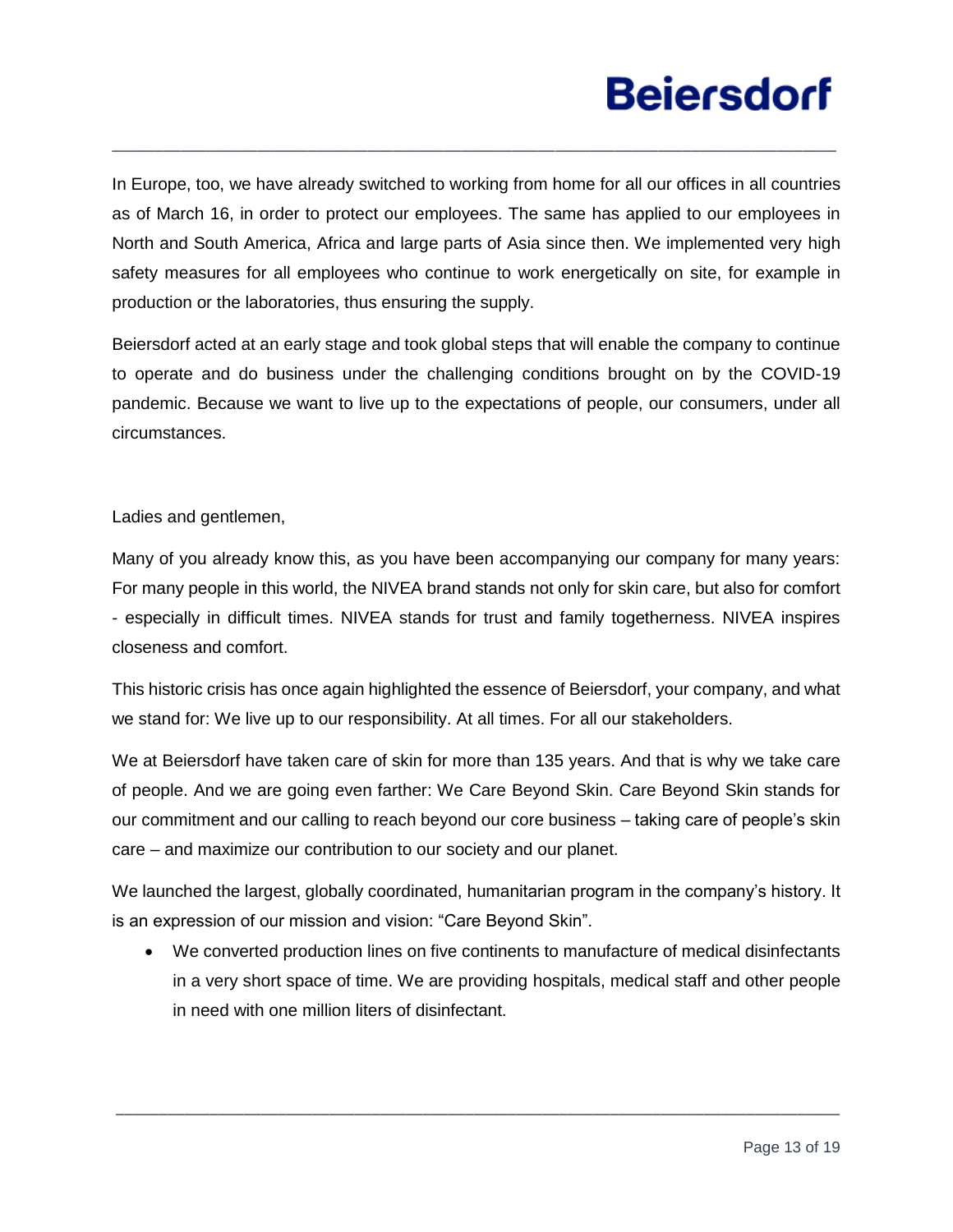• We are also providing five million NIVEA skin and hand care products for health care staff. Worldwide. Because their skin is particularly strained. The images of the women and men fighting for the patients who have fallen ill affected and moved me very greatly.

\_\_\_\_\_\_\_\_\_\_\_\_\_\_\_\_\_\_\_\_\_\_\_\_\_\_\_\_\_\_\_\_\_\_\_\_\_\_\_\_\_\_\_\_\_\_\_\_\_\_\_\_\_\_\_\_\_\_\_\_\_\_\_\_\_\_\_\_\_\_\_\_\_\_\_\_\_\_\_\_\_\_\_\_\_

- We give direct financial support to global and local aid organizations that are partners of the Beiersdorf Group and currently face major challenges themselves.
- And we support the personal donations of our employees worldwide to international aid organizations and in the end double the total amount.

Our commitment totals  $\epsilon$ 50 million. With this we want to provide practical help – actions speak louder than words!

The following video gives an impression of our activities.

[Video]

Ladies and gentlemen,

The relevance and long-term orientation of our C.A.R.E.+ strategy has never been so tangible as in this time of crisis. More than ever, consumers are using digital media, and are searching for suitable skin care products and buying them online. Values like trust and caring for one another are becoming important once again.

This is why we will continue to invest in our initiatives under C.A.R.E.+, even amid today's huge economic challenges.

Our teams around the world are doing their part to remain close to consumers and support them in today's troubling times.

I now come to the current fiscal year and our planned innovation and growth initiatives.

We will continue to make good progress in digitalization in 2020. At the moment we are putting our new NIVEA Skin Guide app on the market. It will revolutionize skin diagnostics for women all over the world. It is based on an analysis of the facial skin of more than 10,000 women, as part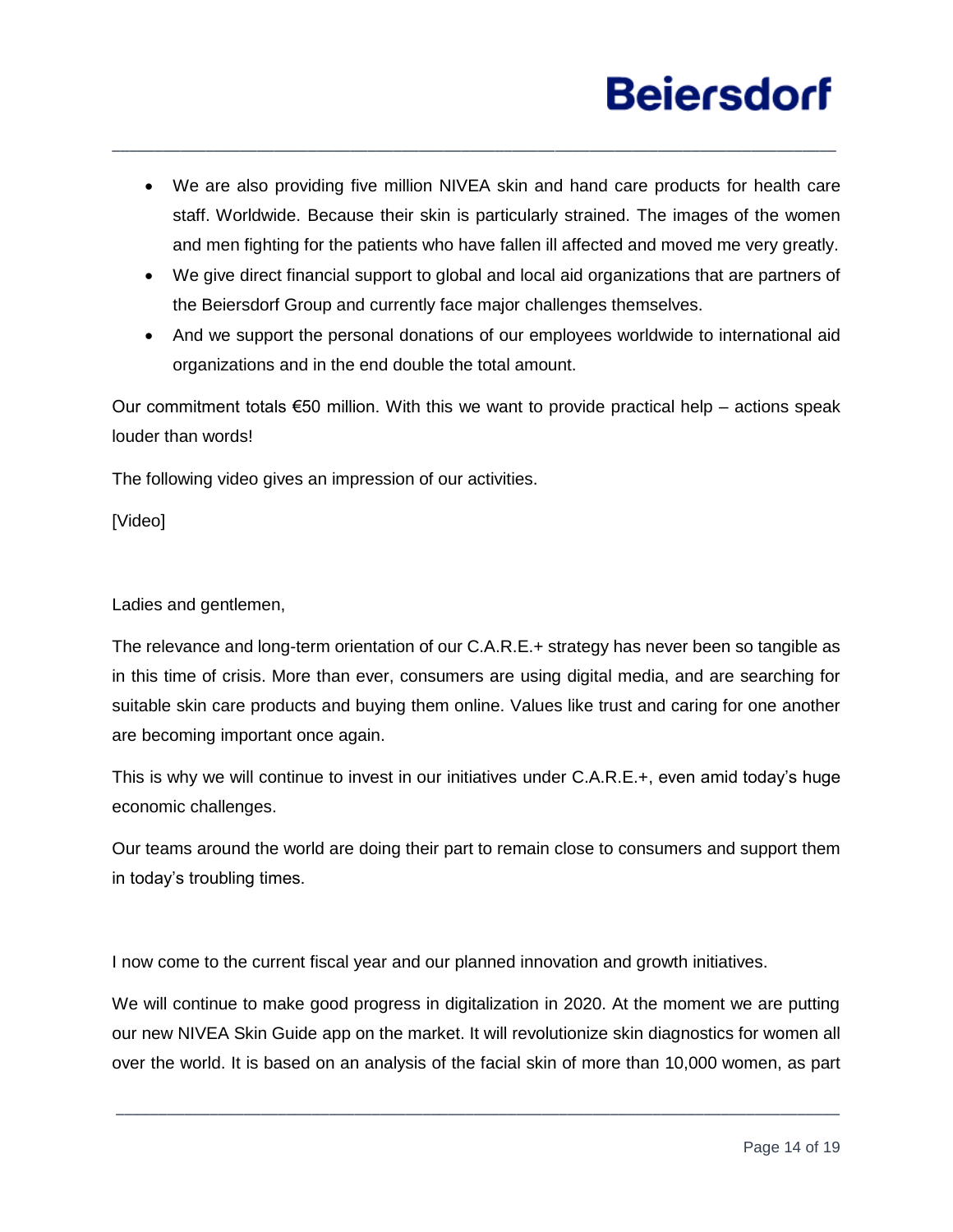of which 12 million photos were evaluated using 11 parameters. The criteria include redness, depth of wrinkles, and skin impurities, for example. Further data is also incorporated, such as lifestyles and care habits. The result: Consumers obtain personalized skin diagnostics, along with care tips and product recommendations, in just a few clicks.

\_\_\_\_\_\_\_\_\_\_\_\_\_\_\_\_\_\_\_\_\_\_\_\_\_\_\_\_\_\_\_\_\_\_\_\_\_\_\_\_\_\_\_\_\_\_\_\_\_\_\_\_\_\_\_\_\_\_\_\_\_\_\_\_\_\_\_\_\_\_\_\_\_\_\_\_\_\_\_\_\_\_\_\_\_

Skin care innovations are a core component of our C.A.R.E.+ strategy: "Win with skin care". Here is a short preview of some of the upcoming innovations. They will drive Beiersdorf's further growth in 2020.

NIVEA Q10 Power. Based on extensive knowledge of the skin's own processes, our research and development team have succeeded in enhancing the two new products of NIVEA Q10 Power by adding 100 percent skin identical Q10 for the first time.

We have conducted research into microbiological interconnections in the skin for more than 20 years. This month, we will introduce the first two NIVEA care products with the new formula technology Microbiome Balance to the market.

The successful launch of the EUCERIN Anti-Pigment range with the new ingredient Thiamidol will now be given an extra boost. We are incorporating Thiamidol into our sun protection products. As a result, we are setting a new standard in the field of dermocosmetic sun protection products. For example with EUCERIN Pigment Control Sun Fluids.

Our selective cosmetics brand LA PRAIRIE also launched an innovation at the beginning of this year: LA PRAIRIE White Caviar Eye Extraordinaire. The cream is highly effective against pigment spots and demonstrably improves the skin's elasticity and moisture.

We are Beiersdorf. We venture new things. Founding spirit is a top priority at our company. In order to unite these innovation initiatives under the roof of one brand, we launched OSCAR&PAUL. We first founded the OSCAR&PAUL Corporate Indie Brand Unit. That is now being followed by OSCAR&PAUL Beiersdorf Venture Capital, a unit that participates in companies and start-ups and so gives us further access to disruptive technologies, new business models or skin care innovations – true to the spirit of our founding fathers Oscar Troplowitz and Paul C. Beiersdorf.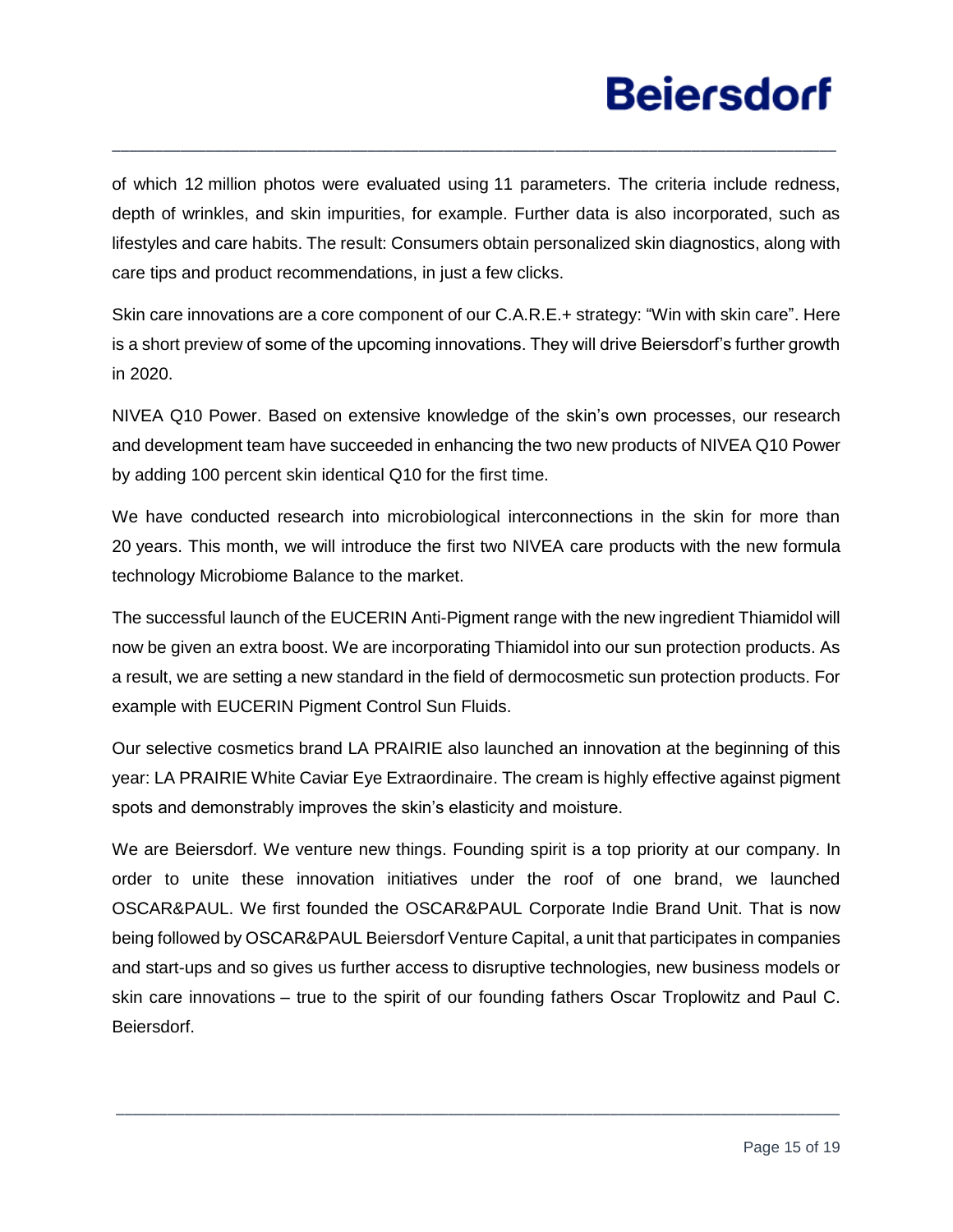An initial project has been completed: Beiersdorf is the co-owner of the South Korean start-up LYCL Inc. LYCL Inc. has its own skin care brand. It also owns digital platforms where Korean beauty products are advertised, sold and rated.

\_\_\_\_\_\_\_\_\_\_\_\_\_\_\_\_\_\_\_\_\_\_\_\_\_\_\_\_\_\_\_\_\_\_\_\_\_\_\_\_\_\_\_\_\_\_\_\_\_\_\_\_\_\_\_\_\_\_\_\_\_\_\_\_\_\_\_\_\_\_\_\_\_\_\_\_\_\_\_\_\_\_\_\_\_

Beiersdorf gained a new family member a few months ago: the Hamburg-based natural cosmetics brand STOP THE WATER WHILE USING ME!. The brand will be continued as an independent company. Together, we aim to expand the range of sustainable skin care products and develop initiatives to protect the climate and resources.

### Ladies and gentlemen,

We are investing in our brands and contact to our consumers. However, it is vital in the face of the current challenges to act and take decisions to cut costs in response to the global pandemic and the expected subsequent decline in sales. We are doing that in our very own way. We at Beiersdorf have concluded an agreement termed the "Solidarity Pact". Solidarity is vital to sustain us together through this unprecedented crisis. It means that all of us at Beiersdorf – the Supervisory Board, Executive Board, managers and employees – make a contribution and thus share the burden of this crisis. The Solidarity Pact is our joint response to the coronavirus crisis and is based on three key elements:

- safeguarding jobs during the crisis, a step that also includes offering full-time employment to qualified vocational trainees to the usual extend as in previous years.
- securing our investments in C.A.R.E+ so as to future-proof our business during and after the crisis, and
- fostering solidarity and a spirit of community among all Beiersdorfers.

So that we jointly support these far-reaching measures, the scale of the solidarity contribution is differentiated according to the employee's pay grade. We are starting with ourselves without any conditions attached at all. For example, we as members of the Executive Committee will forgo 20 percent of our fixed remuneration from April to December and the next management level will take a 5 percent cut in its fixed salary. The groups of senior managers as well as tariff and nontariff employees also make their contribution to the cost reductions. Our Solidarity Pact will create a healthy balance between future-proofing and broad expressions of solidarity.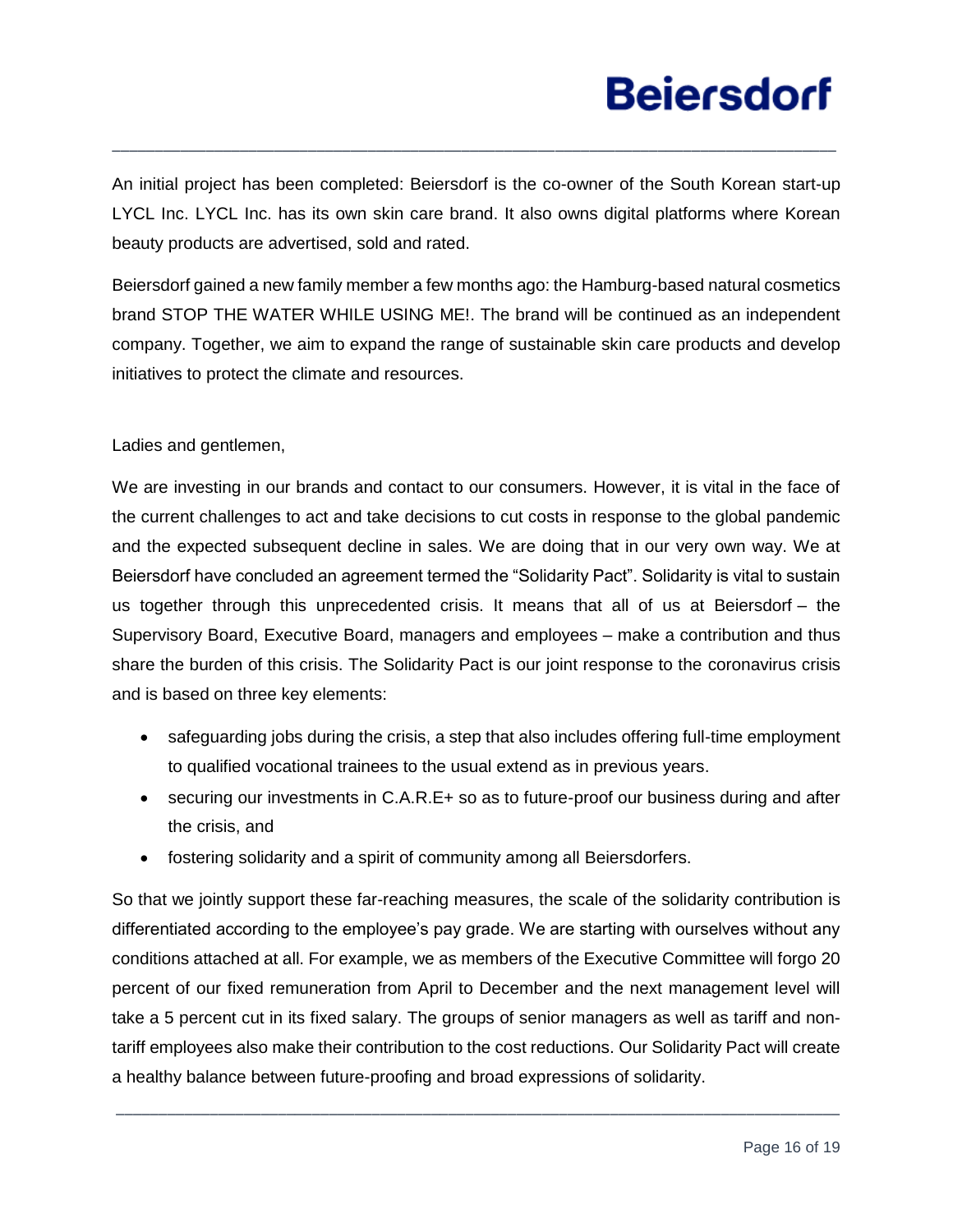I have said it once and I will say it again: It is still difficult to foresee how this crisis will evolve. It may be that the situation worsens before things pick up again. It is also possible that the crisis will bring about lasting changes, whether in our consumers or in certain product segments or regions. Yet it is in our own hands to keep acting as decisively and responsibly as we have previously done and did before the crisis. That is the essence of our company. Beiersdorf's foundations are strong enough to enable us to master and overcome this unprecedented crisis together – and emerge from it stronger in the long term. That also includes finding the right answers to the current changes in consumer expectations quickly and decisively.

\_\_\_\_\_\_\_\_\_\_\_\_\_\_\_\_\_\_\_\_\_\_\_\_\_\_\_\_\_\_\_\_\_\_\_\_\_\_\_\_\_\_\_\_\_\_\_\_\_\_\_\_\_\_\_\_\_\_\_\_\_\_\_\_\_\_\_\_\_\_\_\_\_\_\_\_\_\_\_\_\_\_\_\_\_

Ladies and gentlemen, dear shareholders,

When we launched our C.A.R.E.+ strategy a year ago, we knew that the road would be a rocky one. It requires courage to sacrifice short-term profitability in order to fund investments in the future. Because in this case the future does not begin on the very next day. Yet fiscal year 2019 confirms that we are on the right track. We succeeded in raising Beiersdorf's performance to a new level right away. The strategy is gaining traction. We are also making good headway toward achieving our longer-term goals.

What will 2020 bring? Unfortunately, no one can see into the future. The global pandemic crisis is unprecedented. The challenges confronting policymakers, the global economy and companies are the toughest we have seen for many years or even decades. However, I know this: Our management team is united. We know the direction we want to steer Beiersdorf. And we are determined to do everything we need to stay on course with our strategy. As we continue to adapt to this change, the principles of our C.A.R.E.+ strategy remain the same: We are a consumercentric company that generates and fulfills the wishes of customers worldwide. Digitally. In skin care. And sustainably.

\_\_\_\_\_\_\_\_\_\_\_\_\_\_\_\_\_\_\_\_\_\_\_\_\_\_\_\_\_\_\_\_\_\_\_\_\_\_\_\_\_\_\_\_\_\_\_\_\_\_\_\_\_\_\_\_\_\_\_\_\_\_\_\_\_\_\_\_\_\_\_\_\_\_\_\_\_\_\_\_\_\_\_\_\_

I would like to conclude with a personal confession:

In 2019 I learned more than in any other year before.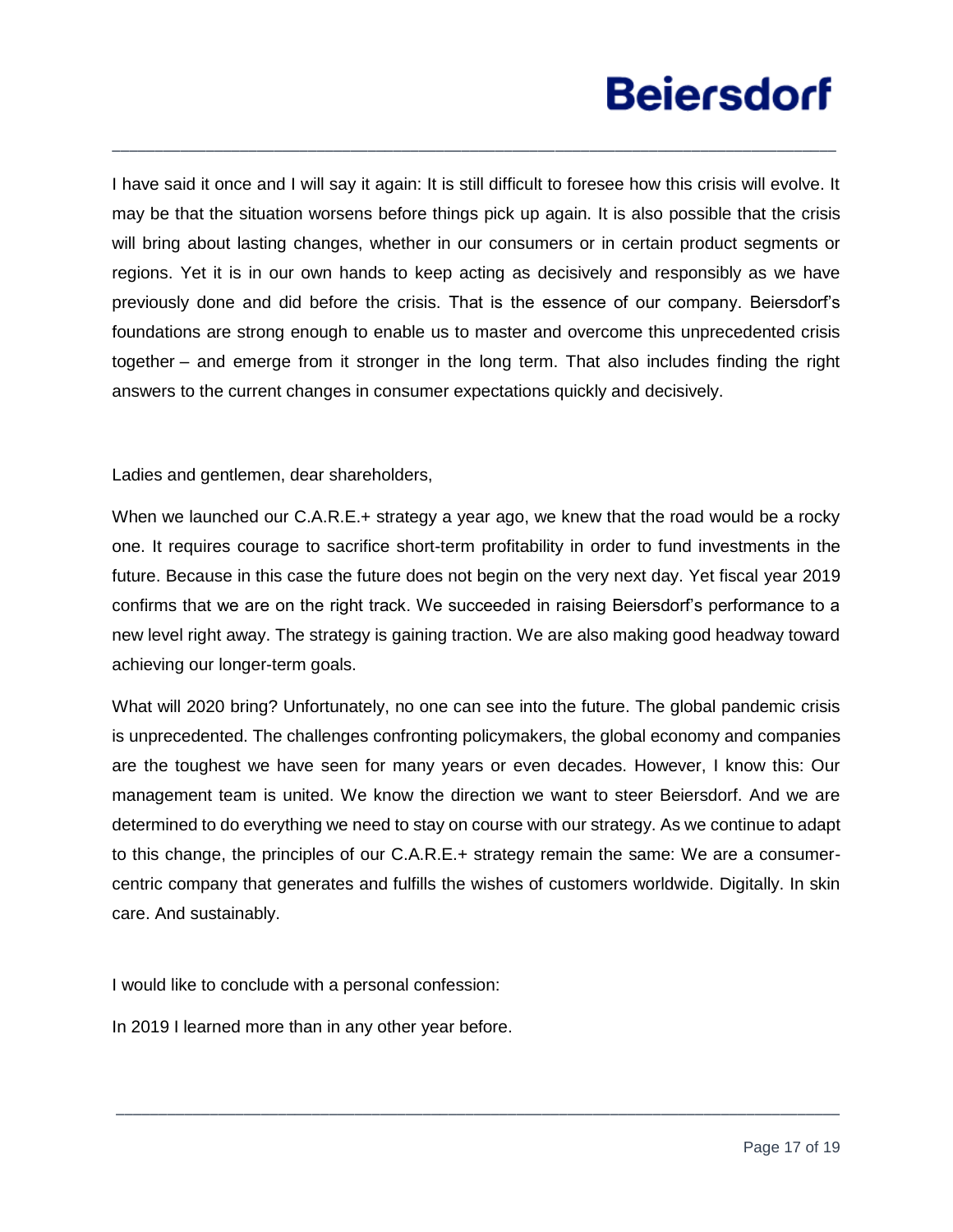However, there is one other realization I took to heart many years ago: How important it is to say "thank you".

\_\_\_\_\_\_\_\_\_\_\_\_\_\_\_\_\_\_\_\_\_\_\_\_\_\_\_\_\_\_\_\_\_\_\_\_\_\_\_\_\_\_\_\_\_\_\_\_\_\_\_\_\_\_\_\_\_\_\_\_\_\_\_\_\_\_\_\_\_\_\_\_\_\_\_\_\_\_\_\_\_\_\_\_\_

First of all, special thanks go to the colleagues involved in the difficult organizational task of preparing and staging this Annual General Meeting in a very short time.

Beiersdorf has had to tackle many a crisis in its long history. And I too have had to withstand some challenging times. Yet the COVID-19 crisis has shown on an unprecedented scale how unique Beiersdorf and its employees are. Our people have surpassed themselves. And regardless of their location, nationality, level in the hierarchy, age or gender, they have demonstrated that we are all proud to be part of Beiersdorf. We support each other. We help others – quickly, agilely and reliably. We are overcoming this challenge together. And we will also emerge from the current crisis together. I wish to express my deep thanks to the more than 20,000 Beiersdorf employees worldwide.

I would also like to take this opportunity to thank our Supervisory Board for its unparalleled and trustworthy support in helping steer Beiersdorf successfully through the crisis in these challenging times.

Finally, I would like to express my respect and appreciation to Michael Herz, who is retiring from the Supervisory Board when this Annual General Meeting is over. It is not possible to overestimate the value of Michael Herz and the manner with which he has closely accompanied Beiersdorf and its fortunes for many years. His entrepreneurial commitment on the Supervisory Board has left a lasting mark on Beiersdorf. I myself have to thank him for his smart, always inspiring business advice. And I have always felt certain of having his generous support in my capacity as Chairman of the Executive Board. On behalf of the whole Executive Board, I would therefore like to expressly thank Michael Herz for his many years of work and support for the Executive Board on the Supervisory Board.

The Supervisory Board proposes under today's agenda item 12 that the Annual General Meeting elect Wolfgang Herz as his successor. Like his brother Michael, Wolfgang Herz is almost a Beiersdorfer. He shares our values with the same conviction as the entire Herz family. I as Chairman of the Executive Board welcome the continuity and clear commitment to Beiersdorf that